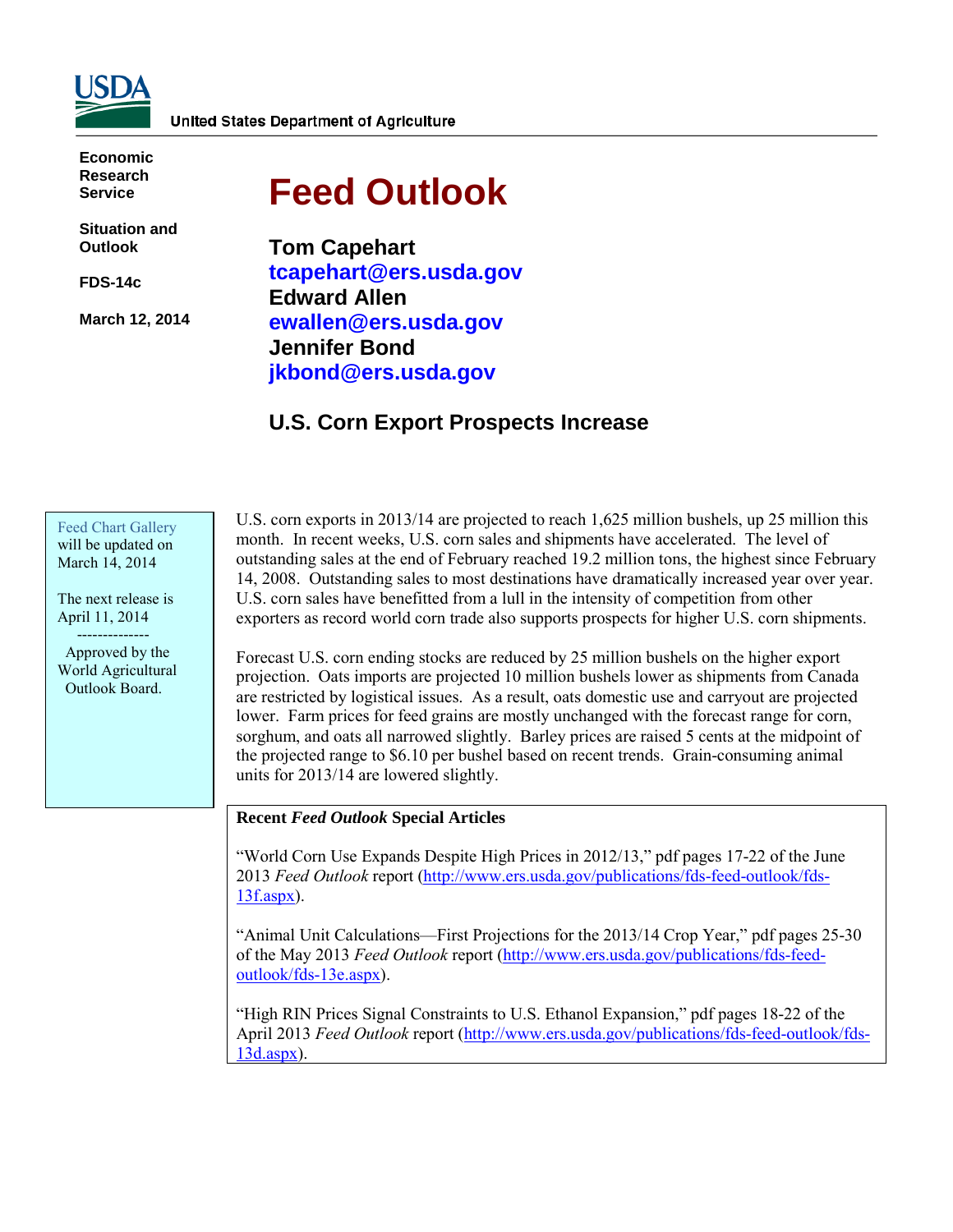# *Small Reductions in Oats Use and Grain-Consuming Animal Units*

Feed and residual use for the four feed grains plus wheat converted to a September-August marketing year is forecast lower this month on a 100,000-ton reduction in oats feed and residual use. Grain-consuming animal units are forecast at 91.29 million units, 0.10 lower than the February forecast of 91.38 million and 0.49 lower than in 2012/13. The 2014 forecast of total red meat and poultry production is again lowered from last month as higher beef production is more than offset by lower pork, broiler, and turkey production.

Projected 2013/14 feed and residual use per animal unit is 1.56 tons this month, unchanged from February. Oats feed and residual use is projected 5 million bushels lower for the June-May marketing year.

## *Higher Forecast Corn Exports Trim Expected Ending Stocks*

Forecast U.S. corn exports are raised 25 million bushels this month to 1,625 million as the pace of sales indicates an acceleration of U.S. corn shipments in coming months. Inspections in February and September through January exports as reported by the Census Bureau support the modest increase in projected exports. The increase leaves ending stocks down by the same amount for a carryout forecast of 1,456 million bushels. The resulting stocks-to-use ratio is 10.9 percent, compared with 11.1 percent in February. Otherwise, the corn balance sheet is unchanged.

Forecast corn used for ethanol is unchanged this month at 5,000 million bushels. Data from the U.S. Energy Information Administration supports this level as gasoline use is projected slightly lower and the blend of ethanol gasoline is close to its practical maximum of 10 percent.

Projected corn farm prices are steady with the midpoint of the range at \$4.50 per bushel, although the range is tightened 5 cents on both the high and low ends.

The forecast U.S. sorghum farm price range is narrowed 5 cents on the high and low ends with no change to the midpoint, which remained at \$4.25 per bushel. There are no changes to U.S. sorghum supply and demand projections this month.

The U.S. barley farm price range is raised 10 cents on the low end, resulting in a 5 cent increase in the projected midpoint to \$6.10 per bushel. The increase in the forecast all barley price results from recently higher prices reported for feed barley.

## *U.S. Oats Supplies Shrink as Canadian Crop Waits for Transport*

Most of this month's feed grain changes are in oats as logistical problems in Canada result in a 10-million-bushel decline in expected oat imports. Railways in Canada are finding it profitable to ship petroleum and other higher value products so scarce rolling stock is not always available for less-profitable oats shipments. With tighter U.S. supply prospects, feed and residual is lowered 5 million bushels to 80 million bushels, and food, seed, and industrial use is projected down 2 million bushels to 155 million bushels. Carryout is also lowered 3 million bushels to 30 million.

> 2 *Feed Outlook/FDS-14c/March 12, 2014* Economic Research Service, USDA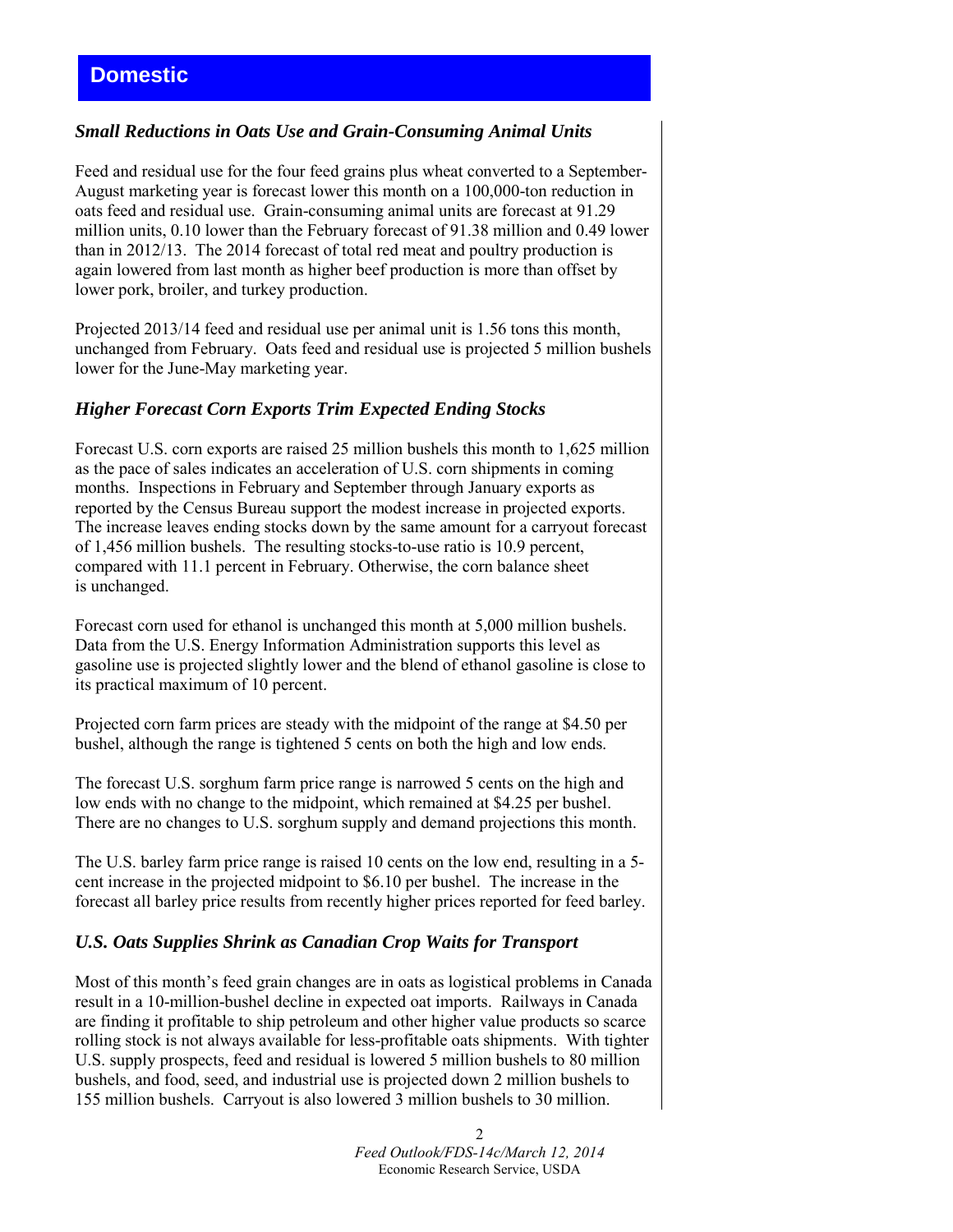Nevertheless, the midpoint of the projected oats farm price range is steady at \$3.70 per bushel. The projected range is narrowed by 5 cents per bushel on both the high and low ends.

Oat prices on the Chicago Board of Trade (CBOT) nearby contracts and some cash markets have been higher than corn, a highly unusual occurrence. Oats prices are generally about 75 percent of corn prices. Most oats have already been sold by farmers. When regional price differences and quality adjustments are accounted for, the high prices in the futures market will have little effect on the season average price received by farmers.

## *Important Upcoming Releases by NASS*

On March 31, USDA's National Agricultural Statistics Service (NASS) will release *Prospective Plantings,* the first survey-based projection of 2014 acreage based on producer planting intentions as of early March. NASS will also release the *Grain Stocks* report, which will provide the March 1 stocks estimates for the feed grains. Next month's 2013/14 supply and use projections will reflect disappearance through the December-March quarter as indicated by the March 1 stocks.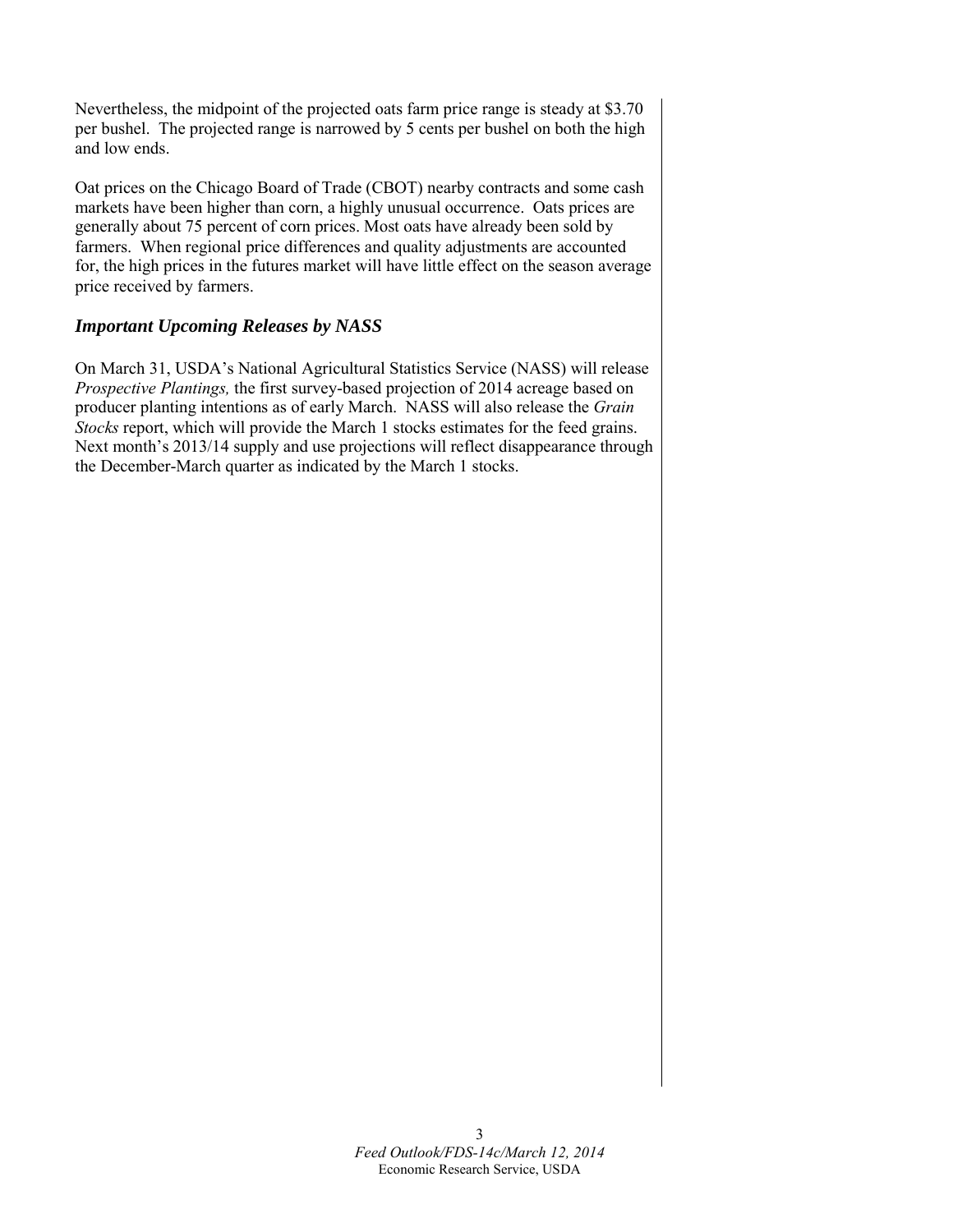## *U.S. Corn Export Prospects Increased This Month*

U.S. corn exports in the 2013/14 October-September trade year are projected to reach 42.0 million tons, up 1.0 million this month (up 25 million bushels to 1,625 million bushels for the September-August marketing year). In recent weeks, U.S. corn sales and shipments have accelerated. The level of outstanding sales at the end of February reached 19.2 million tons, the highest since February 14, 2008. U.S. corn exports for the 2007/08 September-August year were a record 61.9 million tons.

Outstanding sales to most destinations have increased dramatically year over year, with 5.3 million tons to unknown, 4.1 million to Japan, 3.9 million to Mexico, and only 1.4 million remaining outstanding to China. Uncertainty remains about additional shipments to China due to rejections of U.S. corn at ports that contained a genetically modified organism (GMO) variety not yet approved by China. However, corn purchases by other destinations have more than offset the China issue. U.S. corn sales have benefitted from a lull in the intensity of competition from other exporters. From February through June, Brazil's export infrastructure will be occupied with exporting soybeans, severely limiting the country's corn shipments. Uncertainty about the value of Argentina's currency is likely to continue to limit the pace of farmers' sales to exporters there, reducing the normal flush of corn exports at harvest and stretching more corn exports beyond September (the end of the trade year). Also, political and economic uncertainty in Ukraine is reportedly causing farmers there to be reluctant sellers.

While U.S. corn sales have been exceptional recently, corn shipments early in the trade year were relatively sluggish. The late U.S. harvest and stiff competition from Brazil limited shipments last fall. Census corn exports for October 2013 through January 2014 reached 13.5 million tons, more than double the drought-devastated pace of a year earlier but modest compared with exports in most recent years. February corn export inspections reached 3.4 million tons, a modest acceleration from January. Shipments over the next several months are expected to be quite strong, reflecting the current outstanding sales. However, the export pace next summer may be limited by increasing competition from Brazil and Argentina.

Record world corn trade supports increased U.S. corn exports. Global corn trade in 2013/14 is projected up 0.5 million tons this month to 113.0 million. Indonesia's corn imports are forecast up 0.6 million tons to 2.8 million based on strong demand. Despite large domestic supplies, Indonesia's import purchases remains strong. The same is true for the EU, up 0.5 million tons this month to 11.0 million, supported by the pace of import licenses. Sluggish corn export licenses support a 0.5-million-ton reduction in EU corn exports to 2.0 million. Attractive corn prices are encouraging the importation and feeding of corn to replace wheat in feed rations, facilitating the export of wheat by the EU. Based on the pace of recent purchases, Peru's corn imports are increased 0.2 million tons to 2.3 million, but Malaysia's corn import prospects are trimmed 0.2 million to 3.2 million. Georgia's expected corn imports are increased slightly, while Australia's small corn export prospects are reduced.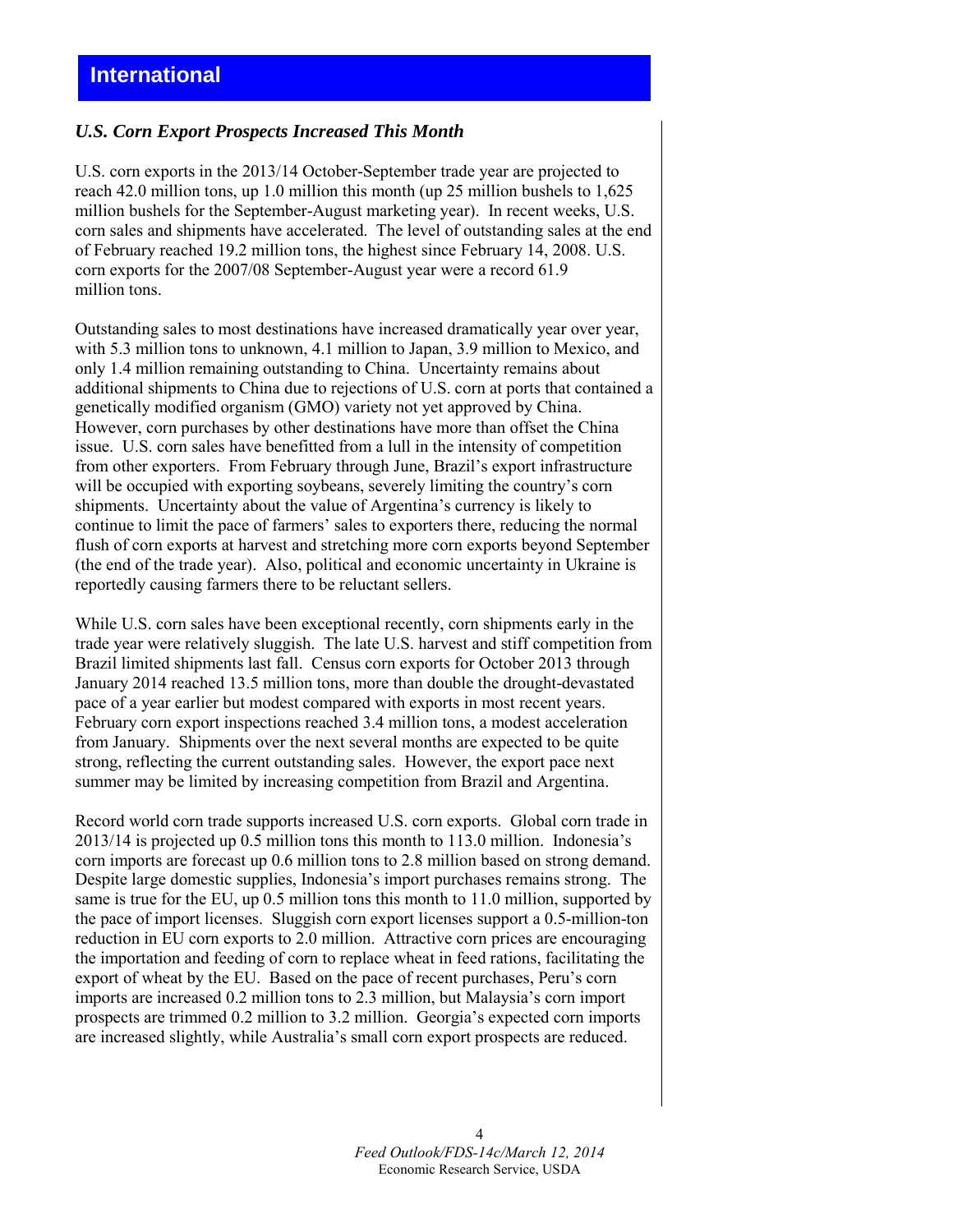## *Canadian Logistics Limit Oats Trade*

Record grain and oilseed harvests, a rail system facing increased shipments of petroleum, and frigid winter weather have combined to produce a severe delay in shipments of Canadian grain. Oats, not being a high value commodity, have not received the rail cars or locomotives to move the normal volume of shipments to the United States. As a result, U.S. oats futures prices have increased to record levels on the Chicago Board of Trade. Canada's projected oats exports are reduced 0.2 million tons this month to 1.5 million. Partly offsetting is a 0.1-million-ton increase in EU exports to 0.3 million. U.S. import prospects are trimmed 0.1 million tons to 1.5 million.

## *Modest Changes to World Barley and Sorghum Trade*

Global barley trade for 2013/14 is increased 0.5 million tons this month to 20.7 million. Australia, with increased production, is forecast to ship 5.5 million tons of barley, up 0.5 million this month. Australia will be the world's largest exporter this year, pulling ahead of the EU. Import projections are increased this month for China, up 0.3 million tons to 2.8 million; Algeria, up 0.1 million to 0.5 million; Turkey, up 0.1 million tons to 0.2 million; and Morocco, up slightly.

World sorghum trade projected for 2013/14 is cut 0.3 million tons to 7.1 million due to reduced export prospects for Australia, where drought is cutting production. For importers, Mexico is trimmed 0.2 million tons to 0.3 million, the lowest level since 1975/76. China has bought large quantities of U.S. sorghum, driving U.S. sorghum export prices above corn prices. While Japan has continued to buy sorghum, Mexico has mostly switched to importing corn.

# *World Coarse Grain Production Prospects Up Slightly This Month*

Global coarse grain production in 2013/14 is projected up 0.8 million tons this month to 1,260.8 million. World corn production is increased 0.9 million tons to 967.5 million, and barley is raised 0.6 million to 145.6 million, but sorghum is reduced 0.7 million to 61.3 million. Rye production increased by a small amount, but mixed grains and oats production declined slightly.

China's National Bureau of Statistics published a corn production estimate for 2013/14 of 217.7 million tons, 0.7 million tons higher than last month's projection. Record yields on record area are confirmed. China has posted a record corn crop in 9 of the last 10 years. Favorable rains and expanded area in Heilongjiang and Inner Mongolia were crucial to production expansion this year.

In Australia, the harvest of winter small grains is complete, and harvest reports reveal increased barley area and yield. Growing conditions were good, especially in Western Australia. Harvested area is increased 0.2 million hectares to 4.0 million, with record yields boosting production 1.0 million tons to 9.6 million. However, summer crops in Eastern Australia have suffered from drought, cutting prospects for sorghum and corn area harvested and yields. Sorghum production prospects are cut by more than a third, down 0.7 million tons to 1.2 million. Corn is not a major crop in Australia, but production prospects are reduced more than 10 percent.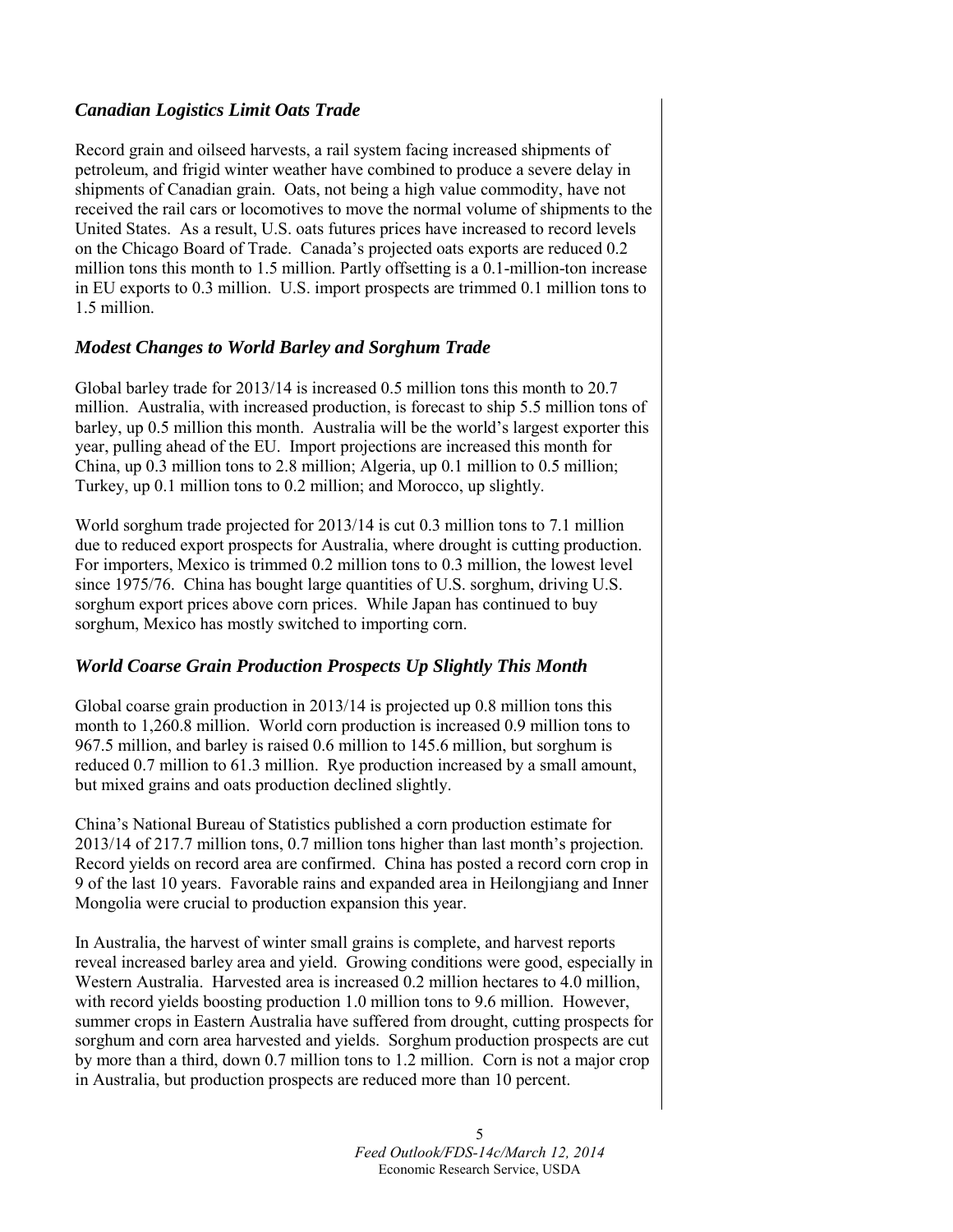Record corn yields are reported for Peru for 2012/13 and another record is expected for 2013/14, boosting production to 1.7 million tons both years. There are small increases in Argentina's oats and rye production based on area estimates being larger than expected.

EU coarse grain production is revised down 0.3 million tons to 158.8 million, mostly due to revised harvest data for Poland. Reductions for barley, mixed grain, and oats more than offset increased production for corn and rye.

Indonesia's 2013/14 corn production is trimmed 0.1 million tons to 9.1 million due to slightly lower expected area. However, the 2012/13 corn crop is revised up 0.5 million tons to 8.5 million on confirmation of better than expected yields.

World coarse grain supplies for 2013/14 are also boosted slightly by increased beginning stocks, up 0.6 million tons to 164.4 million. Most of the increase is for Indonesia, up 0.5 million tons to 1.0 million, due to increased 2012/13 corn production.

## *World Coarse Grain Use Prospects Increased*

Global coarse grain use in 2013/14 is projected up 1.0 million tons to 1,233.8 million. EU corn feed use is increased 1.0 million tons to 56.5 million as relative prices encourage the import and feeding of corn to replace part of the wheat in compound feed rations. Partly offsetting the increase is a reduction in expected EU mixed grain feed use of 0.1 million tons to 14.1 million. Indonesia, with increased corn beginning stocks, is projected to boost domestic corn use 0.4 million tons to 11.5 million. China's barley feed use is increased 0.3 million tons to 0.8 million because imports are strong and high feed grains prices in China are encouraging some barley moving into feed channels. With increased corn supplies and expanding poultry production, Peru's corn feed use is projected up 0.2 million tons to 3.6 million. Australia's barley feed use is projected up 0.4 million tons this month to 2.7 million, but sorghum feed is forecast down 0.3 million tons to 0.7 million. With drought reducing summer crops and increasing grain feeding of ruminants, barley domestic feed demand is expected to be strong. Increased barley imports by Turkey and Algeria indicate strong feed demand, forecast up 0.1 million tons each this month to 6.0 million and 1.9 million, respectively. Also, small increases are projected this month for 2013/14 oats and rye feeding in Argentina.

Partly offsetting is a 0.2-million-ton decline to 3.1 million in projected corn feed use in Malaysia, where poultry production is relatively stagnant. Also, U.S. oats use is projected down slightly. The increase in individual countries' forecast use is partly offset by a 0.8-million-ton difference in the revisions to local marketing year imports and exports (see the June 2013 *Feed Outlook* special article for an explanation).

## *Projected Ending Coarse Grain Stocks Increased Slightly*

World coarse grain ending stocks for 2013/14 are projected up 0.4 million tons to 191.5 million. The increase in global supplies is mostly offset by increased consumption, but several countries have changes.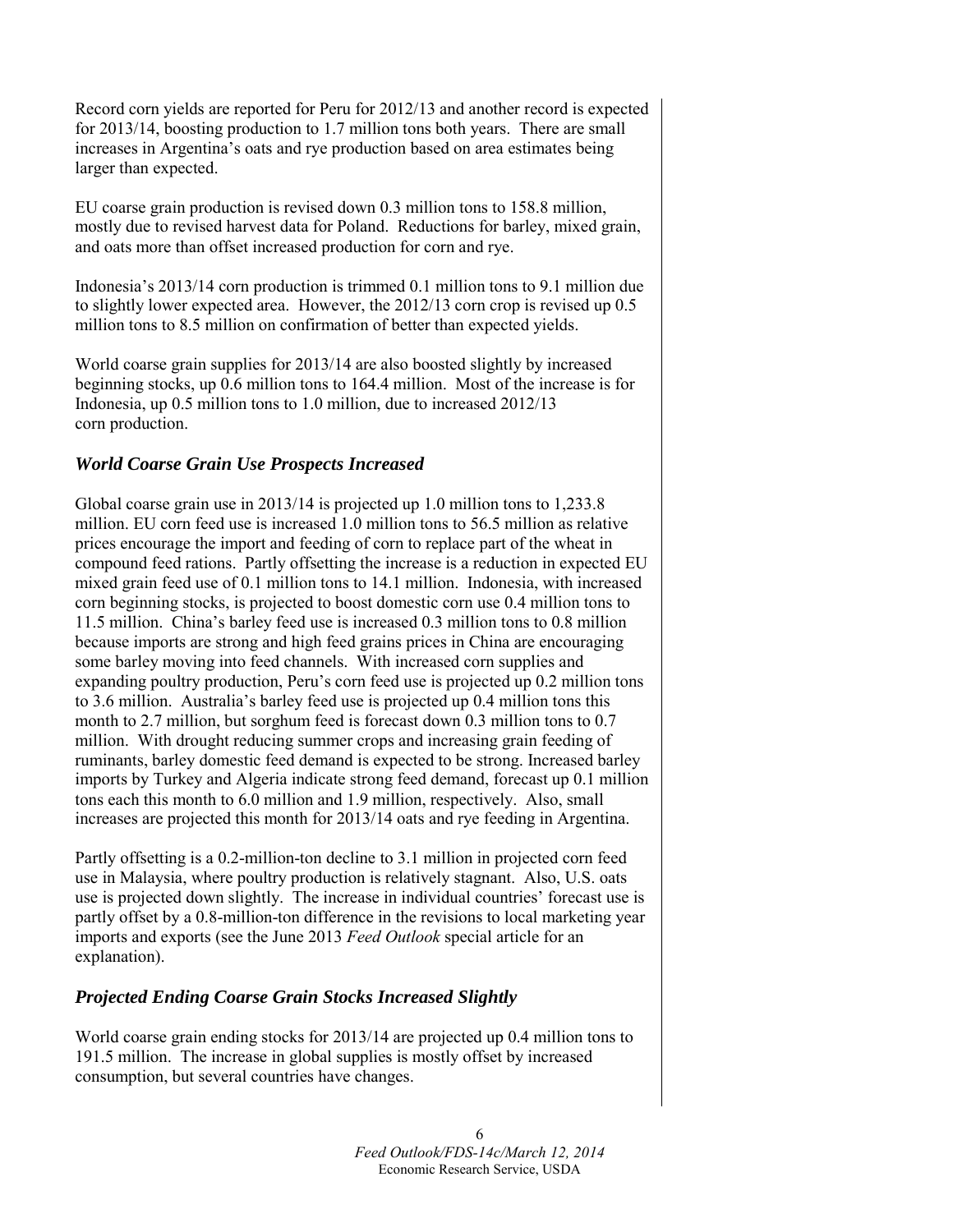China, with increased corn production, is forecast to hold additional corn ending stocks in 2013/14, up 0.7 million tons this month to 72.2 million. Indonesia, with increased beginning stocks and increased corn imports, is projected to hold larger corn ending stocks, up 0.6 million tons to 1.4 million. Peru, with increased corn production and imports, is projected to increase corn ending stocks 0.2 million tons to 0.5 million. Canada, constrained by transportation problems that limit exports, is projected to increase oats ending stocks 0.1 million tons to 1.1 million. Smaller increases this month are projected for coarse grain ending stocks for Moldova, Morocco, India, Saudi Arabia, and Argentina.

Reduced coarse grain ending stocks are projected for the United States and for the EU. EU ending stocks prospects are cut 0.5 million tons to 13.6 million. Most of the EU decline is due to reduced barley stocks caused by reduced production and increased exports. Reduced projected EU oats stocks are offset by increased corn prospects. Mexico's reduced sorghum import prospects cut projected coarse grain ending stocks 0.2 million tons to 0.3 million. There are small reductions in projected coarse grain ending stocks this month for Malaysia and Australia.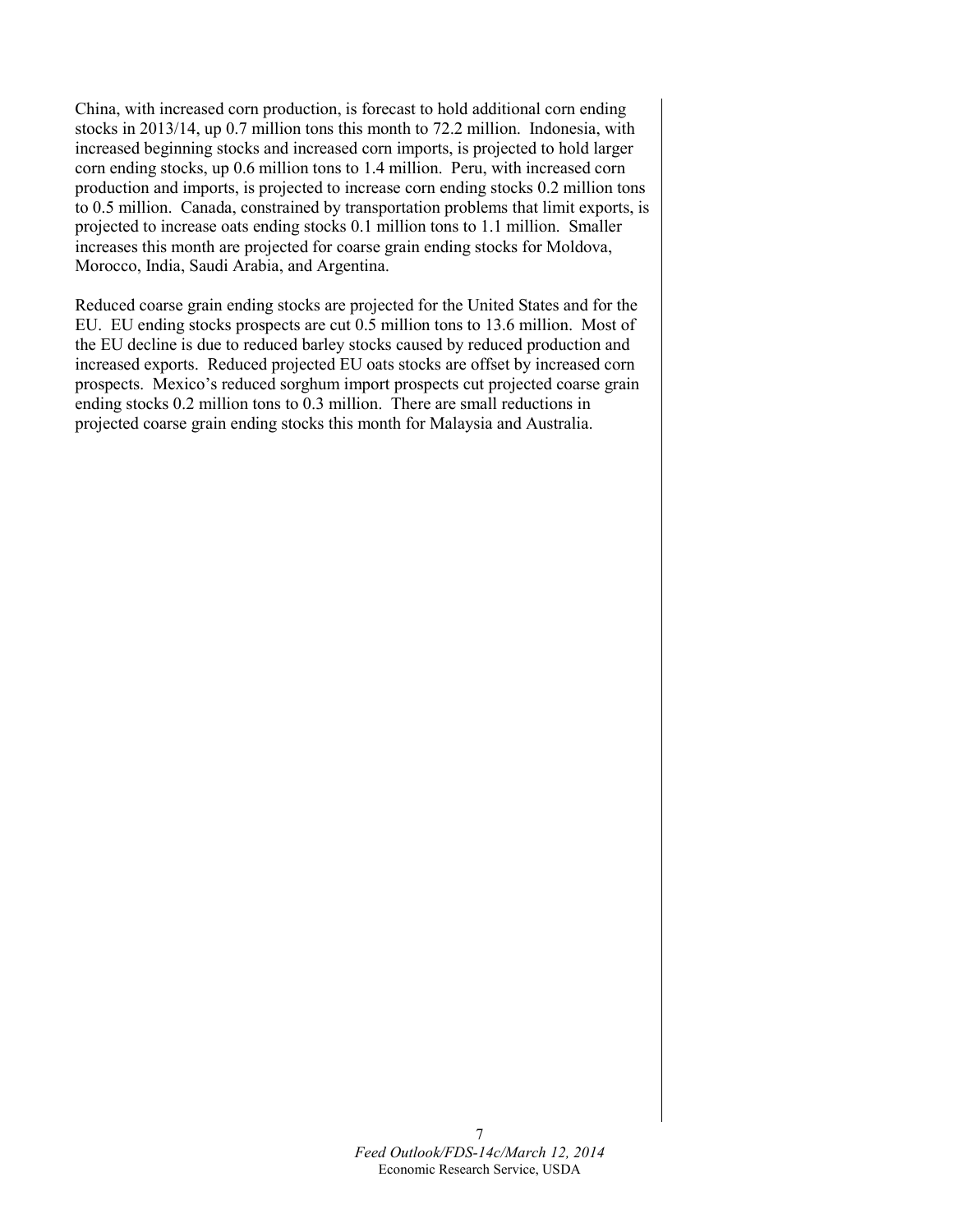## **Contact Information**

Thomas Capehart (domestic), (202)-694-5313, tcapehart@ers.usda.gov Edward Allen (international), (202)-694-5288, [ewallen@ers.usda.gov](mailto:ewallen@ers.usda.gov) Jennifer Bond, (economist), (202)-694-5326, jkbond@ers.usda.gov Verna Daniels (Web publishing), (202)-694-5301, [vblake@ers.usda.gov](mailto:vblake@ers.usda.gov)

## **Subscription Information**

### Subscribe to ERS e-mail notification service at

http://www.ers.usda.gov/subscribe-to-ers-e-newsletters.aspx to receive timely notification of newsletter availability. Printed copies can be purchased from the USDA Order Desk by calling 1-800-363-2068 (specify the issue number)

To order printed copies of the five field crop newsletters—cotton and wool, feed, rice, oil crops, and wheat—as a series, specify series SUB-COR-4043

*Feed Monthly Tables, (http://www.ers.usda.gov/publications/fds-feed-outlook/) Feed Chart Gallery, (http://www.ers.usda.gov/data-products/chart-gallery.aspx)* 

## *Data*

#### Feed Grains Database

(http://ers.usda.gov/data-products/feed-grains-database.aspx) is a queryable database that contains monthly, quarterly, and annual data on prices, supply, and use of corn and other feed grains. This includes data published in the monthly Feed Outlook and the annual Feed Yearbook reports.

## *Related Websites*

Feed Outlook (http://usda.mannlib.cornell.edu/MannUsda/viewDocumentInfo.do?documentID=1273 WASDE) (http://usda.mannlib.cornell.edu/MannUsda/viewDocumentInfo.do?documentID=1194) Grain Circular (http://www.fas.usda.gov/grain/Current/default.asp) World Agricultural Production (http://www.fas.usda.gov/wap\_arc.asp) Corn Briefing Room (http://ers.usda.gov/topics/crops/corn.aspx)

The U.S. Department of Agriculture (USDA) prohibits discrimination in all its programs and activities on the basis of race, color, national origin, age, disability, and, where applicable, sex, marital status, familial status, parental status, religion, sexual orientation, genetic information, political beliefs, reprisal, or because all or a part of an individual's income is derived from any public assistance program. (Not all prohibited bases apply to all programs.) Persons with disabilities who require alternative means for communication of program information (Braille, large print, audiotape, etc.) should contact USDA's TARGET Center at (202) 720-2600 (voice and TDD). To file a complaint of discrimination write to USDA, Director, Office of Civil Rights, 1400 Independence Avenue, S.W., Washington, D.C. 20250-9410 or call (800) 795- 3272 (voice) or (202) 720-6382 (TDD). USDA is an equal opportunity provider and employer.

## **E mail Notification**

Readers of ERS outlook reports have two ways they can receive an e-mail notice about release of reports and associated data.

• Receive timely notification (soon after the report is posted on the web) via USDA's Economics, Statistics and Market Information System (which is housed at Cornell University's Mann Library). Go to [http://usda.mannlib.cornell.edu/](http://usda.mannlib.cornell.edu/MannUsda/aboutEmailService.do) [MannUsda/aboutEmailService.do](http://usda.mannlib.cornell.edu/MannUsda/aboutEmailService.do) and follow the instructions to receive e-mail notices about ERS, Agricultural Marketing Service, National Agricultural Statistics Service, and World Agricultural Outlook Board products.

• Receive weekly notification (on Friday afternoon) via the ERS website. Go to http://www.ers.usda.gov/subscrib e-to-ers-e-newsletters.aspx and follow the instructions to receive notices about ERS outlook reports, Amber Waves magazine, and other reports and data products on specific topics. ERS also offers RSS (really simple syndication) feeds for all ERS products. Go to http://www.ers.usda.gov/rss/ to get started.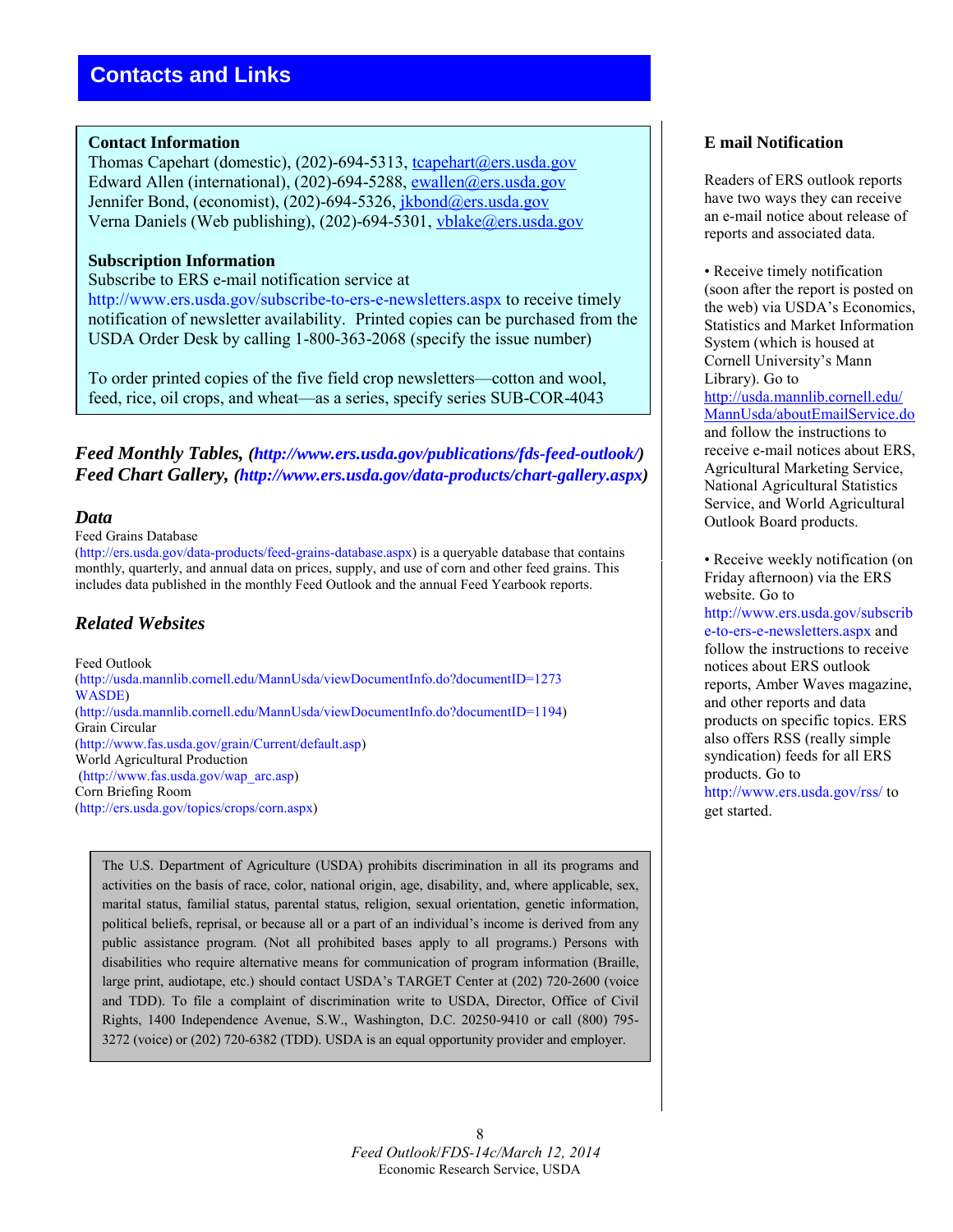Table 1--Feed grains: U.S. quarterly supply and disappearance (million bushels), 3/12/2014

|                |                         |                 |           |            |         |        |                             |          |         |                     |        | Farm                 |
|----------------|-------------------------|-----------------|-----------|------------|---------|--------|-----------------------------|----------|---------|---------------------|--------|----------------------|
|                |                         |                 |           |            |         |        | Food,<br>seed, and Feed and |          |         |                     |        | price 2/<br>(dollars |
|                | Commodity, market year, |                 | Beginning |            |         | Total  | industrial                  | residual |         | Total<br>disappear- | Ending | per                  |
| and quarter 1/ |                         |                 | stocks    | Production | Imports | supply | use                         | use      | Exports | ance                | stocks | bushel)              |
| Corn           |                         | 2010/11 Sep-Nov | 1,708     | 12,447     | 5       | 14,160 | 1,582                       | 2,069    | 452     | 4,103               | 10,057 | 4.30                 |
|                |                         | Dec-Feb         | 10,057    |            | 8       | 10,065 | 1,577                       | 1,562    | 403     | 3,542               | 6,523  | 5.07                 |
|                |                         | Mar-May         | 6,523     |            | 10      | 6,534  | 1,638                       | 715      | 510     | 2,864               | 3,670  | 6.01                 |
|                |                         | Jun-Aug         | 3,670     |            | 4       | 3,673  | 1,628                       | 453      | 465     | 2,546               | 1,128  | 6.51                 |
|                |                         | Mkt yr          | 1,708     | 12,447     | 28      | 14,182 | 6,426                       | 4,799    | 1,830   | 13,055              | 1,128  | 5.18                 |
|                |                         | 2011/12 Sep-Nov | 1,128     | 12,360     | 4       | 13,491 | 1,612                       | 1,826    | 406     | 3,844               | 9,647  | 5.87                 |
|                |                         | Dec-Feb         | 9,647     |            | 4       | 9,651  | 1,640                       | 1,543    | 444     | 3,627               | 6,023  | 6.06                 |
|                |                         | Mar-May         | 6,023     |            | 11      | 6,034  | 1,626                       | 859      | 401     | 2,886               | 3,148  | 6.34                 |
|                |                         | Jun-Aug         | 3,148     |            | 11      | 3,159  | 1,551                       | 328      | 291     | 2,170               | 989    | 7.02                 |
|                |                         | Mkt yr          | 1,128     | 12,360     | 29      | 13,517 | 6,428                       | 4,557    | 1,543   | 12,528              | 989    | 6.22                 |
|                |                         | 2012/13 Sep-Nov | 989       | 10,780     | 35      | 11,804 | 1,468                       | 2,082    | 221     | 3,771               | 8,033  | 6.87                 |
|                |                         | Dec-Feb         | 8,033     |            | 48      | 8,080  | 1,435                       | 1,082    | 163     | 2,681               | 5,400  | 6.95                 |
|                |                         | Mar-May         | 5,400     |            | 40      | 5,440  | 1,567                       | 922      | 185     | 2,674               | 2,766  | 7.04                 |
|                |                         | Jun-Aug         | 2,766     |            | 40      | 2,806  | 1,573                       | 249      | 162     | 1,985               | 821    | 6.67                 |
|                |                         | Mkt yr          | 989       | 10,780     | 162     | 11,932 | 6,044                       | 4,335    | 731     | 11,111              | 821    | 6.89                 |
|                |                         | 2013/14 Sep-Nov | 821       | 13,925     | 14      | 14,760 | 1,561                       | 2,426    | 347     | 4,334               | 10,426 | 4.70                 |
|                |                         | Mkt yr          | 821       | 13,925     | 35      | 14,781 | 6,400                       | 5,300    | 1,625   | 13,325              |        | 1,456 4.25-4.75      |
|                |                         |                 |           |            |         |        |                             |          |         |                     |        |                      |
|                | Sorghum 2010/11 Sep-Nov |                 | 41.24     | 345.63     | 0.01    | 386.87 | 23.60                       | 89.69    | 35.91   | 149.21              | 237.67 | 4.43                 |
|                |                         | Dec-Feb         | 237.67    |            | 0.02    | 237.69 | 24.85                       | 16.20    | 25.59   | 66.64               | 171.05 | 5.21                 |
|                |                         | Mar-May         | 171.05    |            | 0.00    | 171.05 | 26.79                       | 12.90    | 51.32   | 91.02               | 80.03  | 6.32                 |
|                |                         | Jun-Aug         | 80.03     |            |         | 80.03  | 9.76                        | 3.94     | 38.88   | 52.58               | 27.45  | 5.90                 |
|                |                         | Mkt yr          | 41.24     | 345.63     | 0.03    | 386.90 | 85.00                       | 122.74   | 151.71  | 359.45              | 27.45  | 5.02                 |
|                |                         | 2011/12 Sep-Nov | 27.45     | 214.44     | 0.00    | 241.89 | 24.50                       | 44.31    | 22.13   | 90.94               | 150.95 | 5.98                 |
|                |                         | Dec-Feb         | 150.95    |            | 0.05    | 151.00 | 25.51                       | 5.64     | 11.78   | 42.93               | 108.07 | 5.97                 |
|                |                         | Mar-May         | 108.07    |            | 0.05    | 108.12 | 26.51                       | 15.36    | 7.72    | 49.59               | 58.53  | 6.00                 |
|                |                         | Jun-Aug         | 58.53     |            | 0.01    | 58.53  | 8.47                        | 5.29     | 21.81   | 35.58               | 22.95  | 6.02                 |
|                |                         | Mkt yr          | 27.45     | 214.44     | 0.11    | 242.00 | 85.00                       | 70.61    | 63.44   | 219.05              | 22.95  | 5.99                 |
|                |                         | 2012/13 Sep-Nov | 22.95     | 246.93     | 1.09    | 270.97 | 24.92                       | 78.87    | 27.34   | 131.13              | 139.85 | 6.86                 |
|                |                         | Dec-Feb         | 139.85    |            | 0.06    | 139.91 | 24.92                       | 4.60     | 18.85   | 48.37               | 91.54  | 6.76                 |
|                |                         | Mar-May         | 91.54     |            | 5.52    | 97.06  | 25.86                       | 16.52    | 13.57   | 55.95               | 41.11  | 6.67                 |
|                |                         | Jun-Aug         | 41.11     |            | 2.91    | 44.01  | 19.55                       | $-6.93$  | 16.24   | 28.86               | 15.15  | 5.30                 |
|                |                         | Mkt yr          | 22.95     | 246.93     | 9.57    | 279.46 | 95.24                       | 93.07    | 76.00   | 264.30              | 15.15  | 6.33                 |
|                |                         | 2013/14 Sep-Nov | 15.15     | 389.05     | 0.01    | 404.21 | 27.90                       | 114.18   | 33.44   | 175.52              | 228.68 | 4.26                 |
|                |                         | Mkt yr          | 15.15     | 389.05     | 0.01    | 404.21 | 100.00                      | 125.00   | 160.00  | 385.00              |        | 19.21 4.05-4.45      |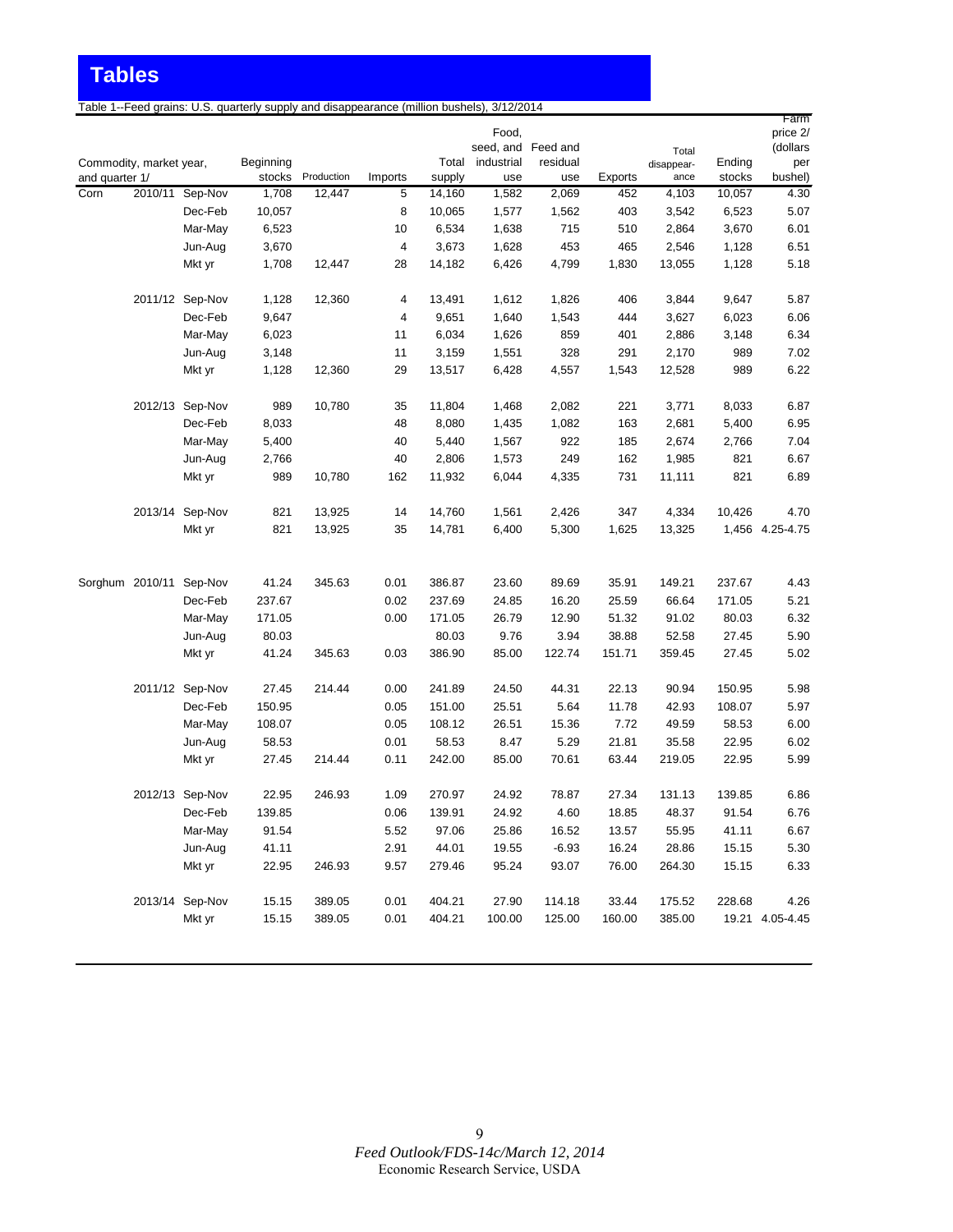|                |                         |                    |              |            |                |           |                    |                |                |            |          | Farm         |
|----------------|-------------------------|--------------------|--------------|------------|----------------|-----------|--------------------|----------------|----------------|------------|----------|--------------|
|                |                         |                    |              |            |                |           | Food,              |                |                |            |          | price 2/     |
|                |                         |                    |              |            |                |           | seed, and Feed and |                |                | Total      |          | (dollars     |
|                | Commodity, market year, |                    | Beginning    |            |                | Total     | industrial         | residual       |                | disappear- | Ending   | per          |
| and quarter 1/ |                         |                    | stocks       | Production | Imports        | supply    | use                | use            | Exports        | ance       | stocks   | bushel)      |
| Barley         | 2010/11                 | Jun-Aug            | 115          | 180        | 3              | 299       | 42                 | 33             | $\mathbf{1}$   | 75         | 224      | 3.71         |
|                |                         | Sep-Nov            | 224          |            | 3              | 227       | 40                 | 2              | 5              | 46         | 180      | 3.72         |
|                |                         | Dec-Feb            | 180          |            | 2              | 182       | 35                 | $\overline{7}$ | 1              | 44         | 138      | 3.89         |
|                |                         | Mar-May            | 138          |            | $\overline{c}$ | 140       | 41                 | 8              | 1              | 50         | 89       | 4.30         |
|                |                         | Mkt yr             | 115          | 180        | 9              | 305       | 159                | 50             | 8              | 216        | 89       | 3.86         |
|                |                         | 2011/12 Jun-Aug    | 89           | 156        | 1              | 246       | 41                 | 26             | 3              | 71         | 175      | 5.14         |
|                |                         | Sep-Nov            | 175          |            | 4              | 179       | 39                 | $-2$           | 3              | 40         | 139      | 5.46         |
|                |                         | Dec-Feb            | 139          |            | $\overline{7}$ | 145       | 38                 | 12             | 1              | 52         | 94       | 5.44         |
|                |                         | Mar-May            | 94           |            | 5              | 99        | 37                 | $\mathbf{1}$   | 1              | 39         | 60       | 5.52         |
|                |                         | Mkt yr             | 89           | 156        | 16             | 261       | 155                | 38             | 9              | 201        | 60       | 5.35         |
|                |                         | 2012/13 Jun-Aug    | 60           | 220        | 5              | 285       | 40                 | 45             | 3              | 89         | 197      | 6.40         |
|                |                         |                    | 197          |            | 6              | 203       | 38                 | 3              | 3              | 45         | 158      | 6.46         |
|                |                         | Sep-Nov<br>Dec-Feb |              |            | 6              | 164       | 37                 | 9              | 1              | 47         |          | 6.44         |
|                |                         |                    | 158          |            |                |           |                    |                |                |            | 117      | 6.42         |
|                |                         | Mar-May            | 117          |            | 6              | 123       | 40                 | 1              | $\mathbf{1}$   | 42         | 80       |              |
|                |                         | Mkt yr             | 60           | 220        | 23             | 304       | 155                | 59             | 9              | 223        | 80       | 6.43         |
|                |                         | 2013/14 Jun-Aug    | 80           | 215        | 2              | 298       | 40                 | 59             | 3              | 102        | 196      | 6.23         |
|                |                         | Sep-Nov            | 196          |            | 5              | 201       | 39                 | $-11$          | 3              | 31         | 170      | 5.93         |
|                |                         | Mkt yr             | 80           | 215        | 20             | 315       | 155                | 60             | 10             | 225        |          | 90 5.95-6.25 |
|                |                         |                    |              |            |                |           |                    |                |                |            |          |              |
| Oats           |                         | 2010/11 Jun-Aug    | 80           | 81         | 24             | 186       | 18                 | 50             | 1              | 69         | 117      | 2.10         |
|                |                         | Sep-Nov            | 117          |            | 24             | 140       | 18                 | 21             | $\mathbf{1}$   | 39         | 101      | 2.59         |
|                |                         | Dec-Feb            | 101          |            | 19             | 120       | 17                 | 16             | 1              | 34         | 86       | 3.13         |
|                |                         | Mar-May            | 86           |            | 18             | 105       | 22                 | 15             | 1              | 37         | 68       | 3.44         |
|                |                         | Mkt yr             | 80           | 81         | 85             | 247       | 74                 | 102            | 3              | 179        | 68       | 2.52         |
|                |                         | 2011/12 Jun-Aug    | 68           | 54         | 18             | 139       | 17                 | 43             | $\mathbf{1}$   | 61         | 78       | 3.27         |
|                |                         | Sep-Nov            | 78           |            | 36             | 114       | 18                 | 17             | 1              | 35         | 79       | 3.62         |
|                |                         | Dec-Feb            | 79           |            | 24             | 103       | 17                 | 11             | $\mathbf 0$    | 29         | 75       | 3.53         |
|                |                         | Mar-May            | 75           |            | 16             | 91        | 24                 | 12             | 0              | 36         | 55       | 3.95         |
|                |                         | Mkt yr             | 68           | 54         | 94             | 215       | 76                 | 82             | $\overline{c}$ | 160        | 55       | 3.49         |
|                |                         | 2012/13 Jun-Aug    | 55           | 64         | 29             | 148       | 17                 | 46             | $\mathbf 0$    | 63         | 85       | 3.76         |
|                |                         | Sep-Nov            |              |            | 27             |           | 18                 | 21             | 0              |            |          |              |
|                |                         | Dec-Feb            | 85<br>$73\,$ |            | 17             | 112<br>90 | $17\,$             | 20             | $\pmb{0}$      | 39<br>38   | 73<br>53 | 3.84<br>4.02 |
|                |                         | Mar-May            | 53           |            | 20             | 72        | 24                 | 12             | $\pmb{0}$      | 36         | 36       | 4.35         |
|                |                         | Mkt yr             |              |            |                |           | 76                 |                |                | 176        | 36       |              |
|                |                         |                    | 55           | 64         | 93             | 212       |                    | 98             | $\mathbf{1}$   |            |          | 3.89         |
|                |                         | 2013/14 Jun-Aug    | 36           | 66         | 17             | 120       | 17                 | 38             | $\pmb{0}$      | 56         | 63       | 3.75         |
|                |                         | Sep-Nov            | 63           |            | 28             | 91        | 18                 | 25             | 0              | 44         | 48       | 3.50         |
|                |                         | Mkt yr             | 36           | 66         | 85             | 187       | 75                 | 80             | $\overline{2}$ | 157        |          | 30 3.60-3.80 |

Table 1--Feed grains: U.S. quarterly supply and disappearance, cont. (million bushels), 3/12/2014

Latest market year is projected; previous market year is estimated. Totals may not add due to rounding.

1/ Corn and sorghum, September 1-August 31 marketing year; Barley and oats, June 1-May 31 marketing year.

2/ Average price received by farmers based on monthly price weighted by monthly marketings. For the latest market year, quarterly prices are calculated by using the current monthly prices weighted by the monthly marketings for those months for the previous 5 years divided by the sum of marketings for those months.

Source: USDA, World Agricultural Outlook Board, World Agricultural Supply and Demand Estimates and supporting materials.

*Data run: 3/11/2014*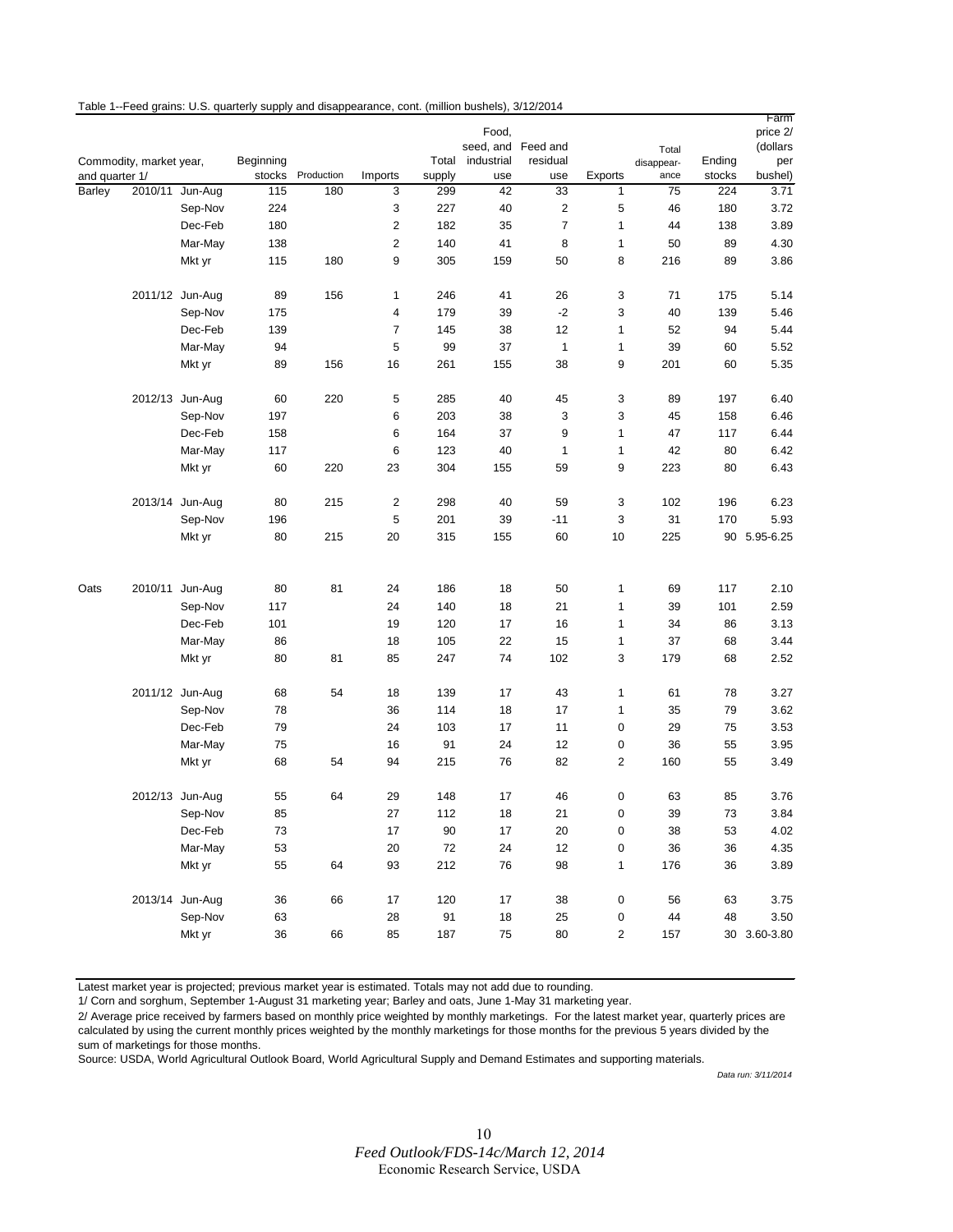#### Table 2--Feed and residual use of wheat and coarse grains, 3/12/2014

|                 |            |                          |                          |                          |                          |                           |                          |                          |                            | Energy feeds |
|-----------------|------------|--------------------------|--------------------------|--------------------------|--------------------------|---------------------------|--------------------------|--------------------------|----------------------------|--------------|
|                 |            |                          |                          |                          |                          |                           |                          |                          | Grain                      | per grain    |
| Market year and |            | Corn                     | Sorghum                  | Barley                   | Oats                     | Feed grains               | Wheat                    | Energy feeds             | consuming                  | consuming    |
| quarter 1/      |            | (million<br>metric tons) | (million<br>metric tons) | (million<br>metric tons) | (million<br>metric tons) | (million)<br>metric tons) | (million<br>metric tons) | (million<br>metric tons) | animal units<br>(millions) | animal unit  |
|                 |            |                          |                          |                          |                          |                           |                          |                          |                            | (tons)       |
| 2011/12         | Q1 Sep-Nov | 46.4                     | 1.1                      | $-0.0$                   | 0.3                      | 47.8                      | $-0.5$                   | 47.3                     |                            |              |
|                 | Q2 Dec-Feb | 39.2                     | 0.1                      | 0.3                      | 0.2                      | 39.8                      | 1.2                      | 41.0                     |                            |              |
|                 | Q3 Mar-May | 21.8                     | 0.4                      | 0.0                      | 0.2                      | 22.4                      | $-1.9$                   | 20.5                     |                            |              |
|                 | Q4 Jun-Aug | 8.3                      | 0.1                      | 1.0                      | 0.7                      | 10.2                      | 11.6                     | 21.8                     |                            |              |
|                 | MY Sep-Aug | 115.7                    | 1.8                      | 1.2                      | 1.5                      | 120.3                     | 10.4                     | 130.7                    | 92.8                       | 1.4          |
| 2012/13         | Q1 Sep-Nov | 52.9                     | 2.0                      | 0.1                      | 0.4                      | 55.3                      | $-0.9$                   | 54.5                     |                            |              |
|                 | Q2 Dec-Feb | 27.5                     | 0.1                      | 0.2                      | 0.3                      | 28.1                      | 0.3                      | 28.4                     |                            |              |
|                 | Q3 Mar-May | 23.4                     | 0.4                      | 0.0                      | 0.2                      | 24.1                      | $-0.4$                   | 23.7                     |                            |              |
|                 | Q4 Jun-Aug | 6.3                      | $-0.2$                   | 1.3                      | 0.6                      | 8.0                       | 11.2                     | 19.3                     |                            |              |
|                 | MY Sep-Aug | 110.1                    | 2.4                      | 1.6                      | 1.5                      | 115.6                     | 10.2                     | 125.8                    | 91.8                       | 1.4          |
| 2013/14         | Q1 Sep-Nov | 61.6                     | 2.9                      | $-0.2$                   | 0.4                      | 64.7                      | $-4.5$                   | 60.2                     |                            |              |
|                 | MY Sep-Aug | 134.6                    | 3.2                      | 0.9                      | 1.6                      | 140.3                     | 1.8                      | 142.1                    | 91.3                       | 1.6          |

1/ Corn and sorghum, September 1-August 31 marketing year; Barley and oats, June 1-May 31 marketing year.

Source: USDA, World Agricultural Outlook Board, World Agricultural Supply and Demand Estimates and supporting materials.

g

#### Table 3--Cash feed grain prices, 3/12/2014

|          |         | Corn, No. 2 yellow,  |         |         | Corn, No. 2 yellow,    |         | , No. 2   |                          | Sorghum, No. 2 yellow, |         |
|----------|---------|----------------------|---------|---------|------------------------|---------|-----------|--------------------------|------------------------|---------|
| Mkt year |         | Central IL           |         |         | Gulf ports, LA         |         | yellow,   | Gulf ports, LA           |                        |         |
| and      |         | (dollars per bushel) |         |         | (dollars per bushel)   |         | Plainview |                          | (dollars per cwt)      |         |
| month 1/ | 2011/12 | 2012/13              | 2013/14 | 2011/12 | 2012/13                | 2013/14 | 2011/12   | 2011/12                  | 2012/13                | 2013/14 |
| Sep      | 6.77    | 7.70                 | 4.78    | 7.50    | 8.15                   | 5.27    | 11.48     | 12.88                    | 12.97                  | 9.84    |
| Oct      | 6.23    | 7.48                 | 4.20    | 6.98    | 8.16                   | 5.13    | 10.73     | 12.08                    | 13.20                  | 9.31    |
| Nov      | 6.26    | 7.39                 | 4.10    | 6.97    | 8.18                   | 5.06    | 10.96     | 12.44                    | 13.10                  | 8.86    |
| Dec      | 5.96    | 7.23                 | 4.13    | 6.57    | 7.85                   | 5.06    | 10.50     | 11.82                    | 13.14                  | 9.34    |
| Jan      | 6.25    | 7.17                 | 4.13    | 6.94    | 7.70                   | 5.02    |           | 12.20                    | 13.13                  | 9.77    |
| Feb      | 6.41    | 7.15                 | 4.33    | 7.10    | 7.70                   | 5.32    |           | 12.09                    | 13.12                  | 10.16   |
| Mar      | 6.46    | 7.33                 |         | 7.13    | 7.85                   |         |           | 12.04                    | 13.32                  |         |
| Apr      | 6.34    | 6.57                 |         | 6.96    | 7.11                   |         |           | 11.94                    | 12.18                  |         |
| May      | 6.27    | 6.83                 |         | 6.84    | 7.50                   |         |           |                          | 12.42                  |         |
| Jun      | 6.30    | 6.94                 |         | 6.79    | 7.58                   |         |           |                          |                        |         |
| Jul      | 7.85    | 6.61                 |         | 8.46    | 7.10                   |         |           |                          |                        |         |
| Aug      | 8.15    | 5.98                 |         | 8.44    | 6.07                   |         |           | 13.47                    | 10.01                  |         |
| Mkt year | 6.60    | 7.03                 |         | 7.22    | 7.58                   |         | 10.92     | 12.33                    | 12.66                  |         |
|          |         |                      |         |         |                        |         |           |                          |                        |         |
|          |         | Barley, No. 2 feed,  |         |         | Barley, No. 3 malting, |         |           | Oats, No. 2 white heavy, |                        |         |
|          |         | Minneapolis, MN      |         |         | Minneapolis, MN        |         |           | Minneapolis, MN          |                        |         |
|          |         | (dollars per bushel) |         |         | (dollars per bushel)   |         |           | (dollars per bushel)     |                        |         |
|          | 2011/12 | 2012/13              | 2013/14 | 2011/12 | 2012/13                | 2013/14 | 2011/12   | 2012/13                  | 2013/14                |         |
| Jun      | 5.06    | 5.15                 | 5.01    | 7.40    | 7.03                   | 6.88    | 3.68      | 3.37                     | 4.21                   |         |
| Jul      | 5.18    | 5.52                 | 4.66    | 7.72    | 6.89                   | 6.79    | 3.68      | 3.95                     | 3.84                   |         |
| Aug      | 5.25    | 5.78                 | 4.03    | 7.83    | 6.95                   | 5.88    | 3.69      | 3.99                     | 3.78                   |         |
| Sep      | 5.14    | 5.58                 | 3.48    | 7.76    | 6.99                   | 5.41    | 3.72      | 3.89                     | 3.40                   |         |
| Oct      | 5.16    | 5.51                 | 3.39    | 7.64    | 7.11                   | 5.50    | 3.51      | 3.98                     | 3.57                   |         |
| Nov      | 5.29    | 5.49                 | 3.46    | 7.60    | 7.23                   | 5.46    | 3.36      | 3.85                     | 3.79                   |         |
| Dec      | 5.17    | 5.29                 | 3.52    | 7.32    | 7.22                   | 5.77    | 3.30      | 3.94                     | 3.80                   |         |
| Jan      | 5.24    | 5.08                 | 3.65    | 7.20    | 7.09                   | 5.72    | 3.16      | 3.79                     | 4.30                   |         |
| Feb      | 5.26    | 5.16                 | 3.70    | 7.07    | 7.04                   | 5.64    | 3.46      | 4.07                     | 4.64                   |         |
| Mar      | 5.37    | 5.22                 |         | 7.05    | 6.87                   |         | 3.48      | 4.26                     |                        |         |
| Apr      | 5.18    | 5.00                 |         | 7.03    | 6.51                   |         | 3.55      | 4.13                     |                        |         |
| May      | 5.21    | 5.04                 |         | 7.00    | 6.70                   |         | 3.48      | 3.99                     |                        |         |

1/ Corn and sorghum, September 1-August 31 marketing year; Barley and oats, June 1-May 31 marketing year. Simple average of monthly prices for the marketing year.

Source: USDA, Agricultural Marketing Service, http://marketnews.usda.gov/portal/lg.

*Data run: 3/11/2014*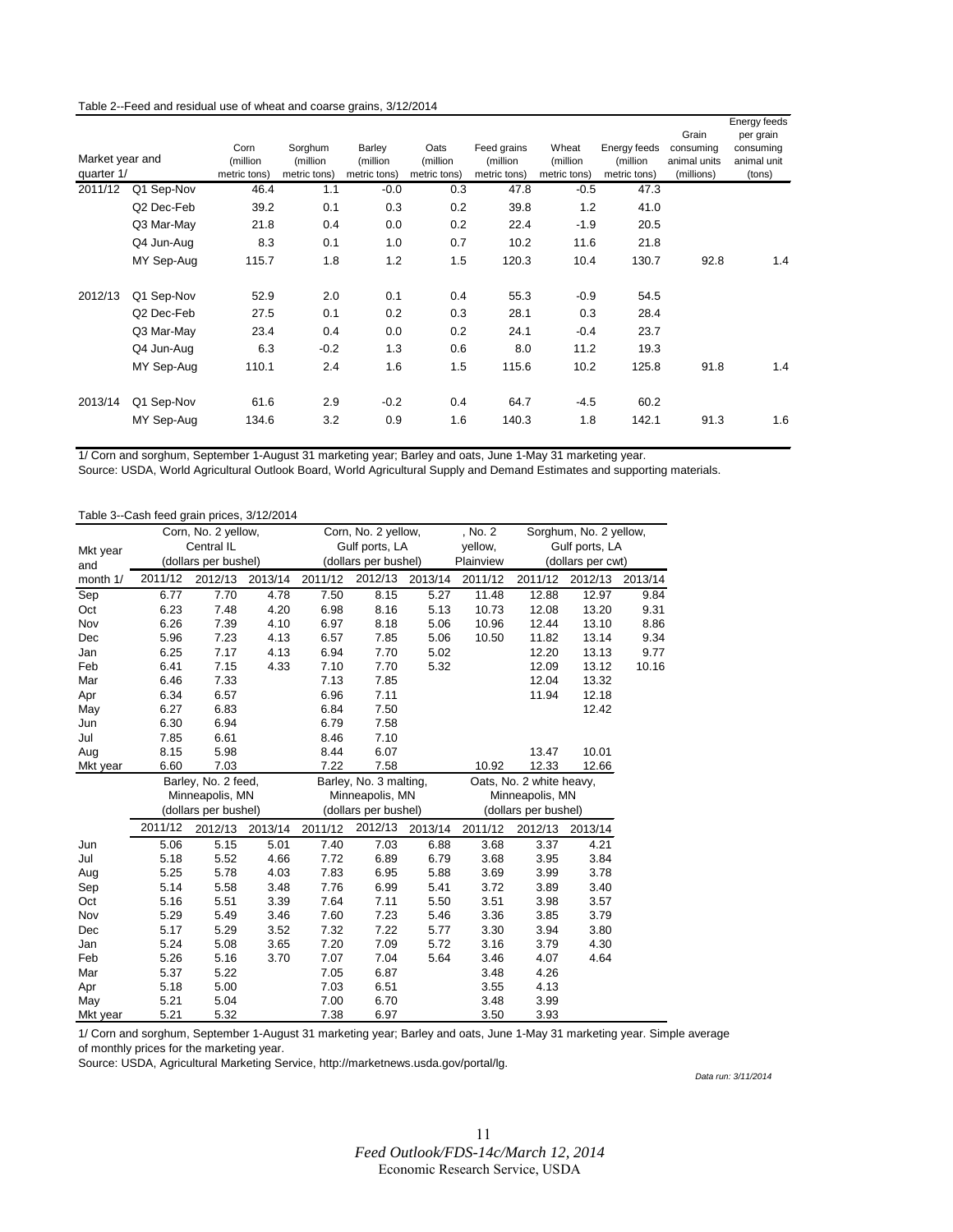#### Table 4--Selected feed and feed byproduct prices (dollars per ton), 3/12/2014

| Mkt year<br>and month |         | Soybean meal,<br>high protein,<br>Central Illinois, IL |         | Cottonseed meal,<br>41% solvent,<br>Memphis, TN |         |         | Corn gluten feed,<br>21% protein,<br>Midwest |                  |         | Corn gluten meal,<br>60% protein,<br>Midwest |                  |         |
|-----------------------|---------|--------------------------------------------------------|---------|-------------------------------------------------|---------|---------|----------------------------------------------|------------------|---------|----------------------------------------------|------------------|---------|
| 1/                    | 2011/12 | 2012/13                                                | 2013/14 | 2011/12                                         | 2012/13 | 2013/14 | 2011/12                                      | 2012/13          | 2013/14 | 2011/12                                      | 2012/13          | 2013/14 |
| Oct                   | 301.45  | 488.46                                                 | 443.63  | 255.63                                          | 343.00  | 355.00  | 173.75                                       | 226.50           | 157.50  | 524.38                                       | 753.50           | 601.25  |
| Nov                   | 292.22  | 466.16                                                 | 451.13  | 240.50                                          | 376.88  | 345.00  | 168.20                                       | 209.75           | 224.87  | 487.00                                       | 716.25           | 706.71  |
| Dec                   | 281.66  | 460.09                                                 | 498.31  | 220.63                                          | 345.00  | 401.88  | 155.00                                       | 203.34           | 158.38  | 441.25                                       | 673.34           | 631.25  |
| Jan                   | 310.65  | 431.39                                                 | 479.54  | 213.00                                          | 327.50  | 378.34  | 138.00                                       | 204.10           | 165.00  | 433.50                                       | 599.50           | 625.00  |
| Feb                   | 330.37  | 440.67                                                 | 509.25  | 190.00                                          | 279.38  | 388.75  | 133.75                                       | 209.88           |         | 448.75                                       | 584.38           |         |
| Mar                   | 365.96  | 437.33                                                 |         | 225.00                                          | 301.88  |         | 129.38                                       | 204.13           |         | 487.50                                       | 581.88           |         |
| Apr                   | 394.30  | 422.07                                                 |         | 240.63                                          | 314.50  |         | 128.75                                       | 176.70           |         | 498.75                                       | 540.50           |         |
| May                   | 415.17  | 465.72                                                 |         | 270.00                                          | 311.88  |         | 137.80                                       | 157.25           |         | 533.00                                       | 480.63           |         |
| Jun                   | 422.60  | 496.78                                                 |         | 294.38                                          | 329.38  |         | 138.00                                       | 151.00           |         | 579.00                                       | 550.00           |         |
| Jul                   | 515.83  | 544.59                                                 |         | 350.50                                          | 344.50  |         | 192.20                                       | 140.60           |         | 629.00                                       | 591.00           |         |
| Aug                   | 564.69  | 464.91                                                 |         | 407.50                                          | 330.00  |         | 252.50                                       | 123.13           |         | 718.75                                       | 565.63           |         |
| Sep                   | 529.37  | 500.39                                                 |         | 393.75                                          | 374.38  |         | 243.38                                       | 135.50           |         | 721.88                                       | 573.75           |         |
| Mkt yr                | 393.69  | 468.21                                                 |         | 275.13                                          | 331.52  |         | 165.89                                       | 178.49           |         | 541.90                                       | 600.86           |         |
|                       |         |                                                        |         |                                                 |         |         |                                              |                  |         |                                              | Alfalfa hay,     |         |
|                       |         | Meat and bone meal,                                    |         | Distillers dried grains,                        |         |         |                                              | Wheat middlings, |         |                                              | weighted-average |         |
|                       |         | <b>Central US</b>                                      |         | Central Illinois, IL                            |         |         | Kansas City, MO                              |                  |         |                                              | farm price 2/    |         |
|                       | 2011/12 | 2012/13                                                | 2013/14 | 2011/12                                         | 2012/13 | 2013/14 | 2011/12                                      | 2012/13          | 2013/14 | 2011/12                                      | 2012/13          | 2013/14 |
| Oct                   | 299.02  | 463.59                                                 | 385.53  | 207.50                                          | 278.00  | 216.50  | 185.69                                       | 208.57           | 153.37  | 204.00                                       | 212.00           | 193.00  |
| Nov                   | 284.24  | 380.38                                                 | 410.95  | 216.10                                          | 259.00  | 217.13  | 198.55                                       | 193.60           | 138.69  | 193.00                                       | 215.00           | 188.00  |
| Dec                   | 280.76  | 320.42                                                 | 459.57  | 192.25                                          | 261.67  | 220.50  | 196.24                                       | 217.37           | 198.00  | 195.00                                       | 217.00           | 187.00  |
| Jan                   | 285.08  | 338.16                                                 | 456.88  | 194.20                                          | 264.90  | 200.00  | 138.58                                       | 196.38           | 151.62  | 193.00                                       | 217.00           | 185.00  |
| Feb                   | 289.60  | 410.39                                                 | 438.75  | 203.00                                          | 271.13  | 214.38  | 136.35                                       | 197.47           | 150.24  | 194.00                                       | 218.00           | 188.00  |
| Mar                   | 337.49  | 474.92                                                 |         | 213.88                                          | 270.88  |         | 126.71                                       | 196.93           |         | 200.00                                       | 219.00           |         |
| Apr                   | 421.08  | 424.37                                                 |         | 213.88                                          | 242.40  |         | 108.05                                       | 183.64           |         | 210.00                                       | 213.00           |         |
| May                   | 439.82  | 387.05                                                 |         | 223.40                                          | 229.00  |         | 136.28                                       | 138.75           |         | 215.00                                       | 221.00           |         |
| Jun                   | 393.29  | 413.74                                                 |         | 220.63                                          | 235.88  |         | 144.36                                       | 147.13           |         | 205.00                                       | 220.00           |         |
| Jul                   | 414.07  | 481.53                                                 |         | 272.90                                          | 240.20  |         | 212.28                                       | 138.30           |         | 203.00                                       | 209.00           |         |
| Aug                   | 444.80  | 461.38                                                 |         | 301.63                                          | 232.13  |         | 256.13                                       | 120.91           |         | 203.00                                       | 200.00           |         |
| Sep                   | 490.16  | 450.82                                                 |         | 293.38                                          | 230.13  |         | 216.21                                       | 140.35           |         | 206.00                                       | 194.00           |         |
| Mkt yr                | 364.95  | 417.23                                                 |         | 229.39                                          | 251.27  |         | 171.28                                       | 173.28           |         | 196.00                                       | 210.00           | 197.00  |

1/ October 1-September 30 except for hay. Simple average of monthly prices for the marketing year except for hay.

Source: USDA, Agricultural Marketing Service, http://marketnews.usda.gov/portal/lg, and USDA, National Agricultural Statistics Service, http://www.nass.usda.gov/Data\_and\_Statistics/Quick\_Stats/index.asp.

#### Table 5--Corn: Food, seed, and industrial use (million bushels), 3/12/2014

|         | $1$ able $3$ -Oom. Tood, seed, and industrial use (million busitels), or iz/z014 |                                       |                         |        |                     |                                       |                                  |       |                                            |
|---------|----------------------------------------------------------------------------------|---------------------------------------|-------------------------|--------|---------------------|---------------------------------------|----------------------------------|-------|--------------------------------------------|
|         | Mkt year and gtr 1/                                                              | High-fructose<br>corn syrup<br>(HFCS) | Glucose and<br>dextrose | Starch | Alcohol for<br>fuel | beverages<br>and<br>manufacturin<br>g | Cereals and<br>other<br>products | Seed  | Total food,<br>seed, and<br>industrial use |
| 2011/12 | Q1 Sep-Nov                                                                       | 119.63                                | 78.00                   | 64.65  | 1,265.73            | 33.30                                 | 50.73                            | 0.00  | 1,612.03                                   |
|         | Q2 Dec-Feb                                                                       | 114.98                                | 73.41                   | 62.04  | 1,303.84            | 34.93                                 | 50.73                            | 0.00  | 1,639.93                                   |
|         | Q3 Mar-May                                                                       | 136.83                                | 72.97                   | 62.15  | 1,243.30            | 36.59                                 | 50.53                            | 23.57 | 1,625.93                                   |
|         | Q4 Jun-Aug                                                                       | 141.94                                | 72.37                   | 65.18  | 1,187.16            | 31.68                                 | 51.23                            | 0.96  | 1,550.53                                   |
|         | MY Sep-Aug                                                                       | 513.37                                | 296.75                  | 254.01 | 5,000.03            | 136.50                                | 203.23                           | 24.53 | 6,428.42                                   |
| 2012/13 | Q1 Sep-Nov                                                                       | 123.07                                | 70.40                   | 63.98  | 1,124.38            | 34.16                                 | 52.40                            | 0.00  | 1,468.38                                   |
|         | Q2 Dec-Feb                                                                       | 113.44                                | 65.36                   | 58.68  | 1,109.85            | 35.83                                 | 52.29                            | 0.00  | 1,435.44                                   |
|         | Q3 Mar-May                                                                       | 126.32                                | 72.48                   | 62.20  | 1,193.06            | 37.52                                 | 52.84                            | 22.37 | 1,566.78                                   |
|         | Q4 Jun-Aug                                                                       | 128.20                                | 73.91                   | 62.36  | 1,221.16            | 32.49                                 | 52.90                            | 2.22  | 1,573.24                                   |
|         | MY Sep-Aug                                                                       | 491.02                                | 282.15                  | 247.22 | 4.648.45            | 140.00                                | 210.42                           | 24.58 | 6,043.84                                   |
| 2013/14 | Q1 Sep-Nov                                                                       | 113.43                                | 71.11                   | 60.81  | 1,230.13            | 34.21                                 | 51.16                            | 0.00  | 1,560.84                                   |
|         | MY Sep-Aug                                                                       | 500.00                                | 280.00                  | 250.00 | 5,000.00            | 140.00                                | 205.35                           | 24.65 | 6,400.00                                   |

1/ September-August. Latest data may be preliminary or projected. Source: Calculated by USDA, Economic Research Service.

*Date run: 3/11/2014*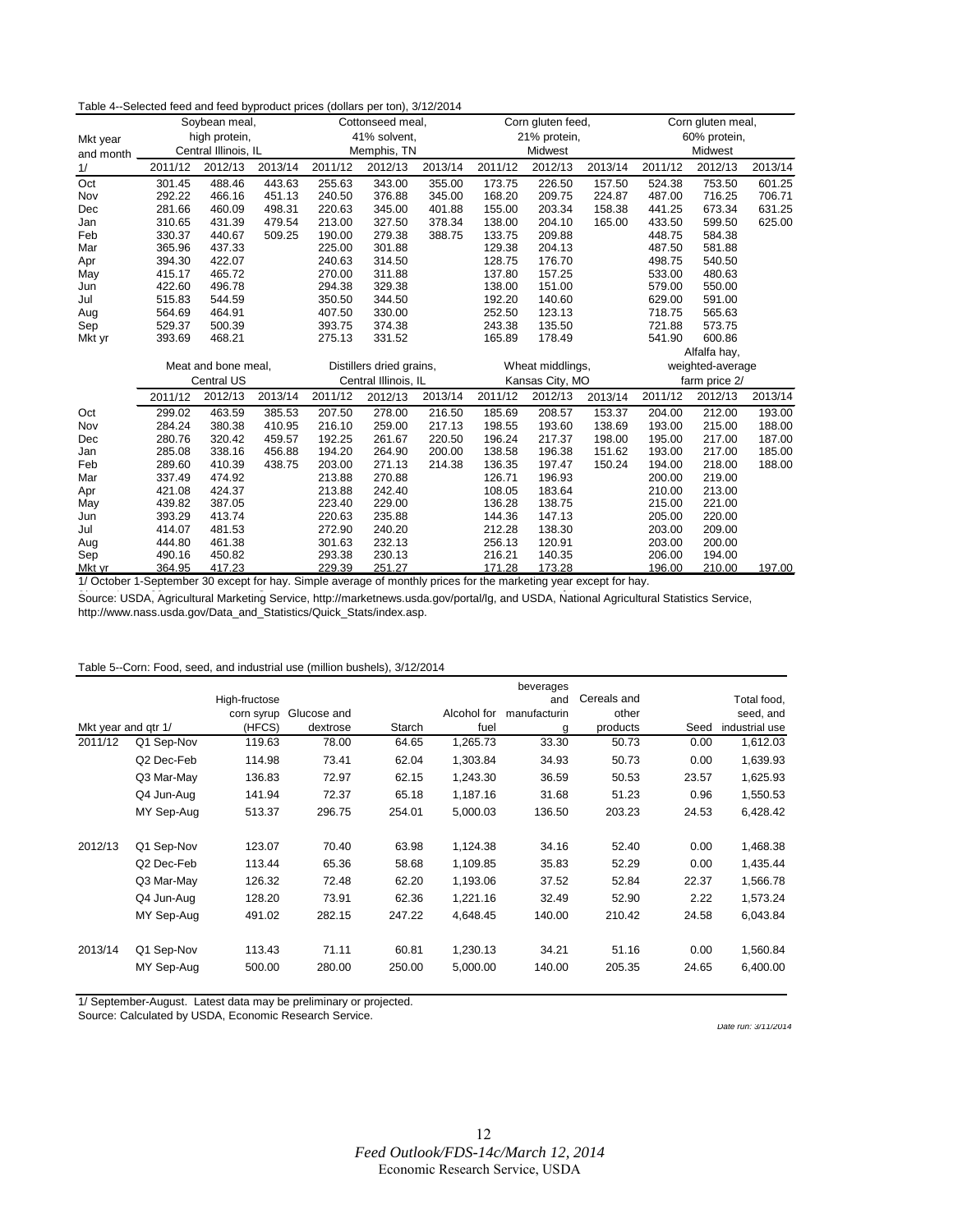| Table 6--Wholesale corn milling product and byproduct prices, 3/12/2014 |  |  |  |
|-------------------------------------------------------------------------|--|--|--|
|-------------------------------------------------------------------------|--|--|--|

|             |                    |         |                    |         |                   |            |                   |                | High-fructose corn |         |
|-------------|--------------------|---------|--------------------|---------|-------------------|------------|-------------------|----------------|--------------------|---------|
|             | Corn meal, yellow, |         | Corn meal, yellow, |         | Corn starch,      |            | Dextrose,         |                | syrup (42%),       |         |
| Mkt year    | Chicago, IL        |         | New York, NY       |         |                   | Midwest 3/ |                   | <b>Midwest</b> | Midwest            |         |
| and month   | (dollars per cwt)  |         | (dollars per cwt)  |         | (dollars per cwt) |            | (cents per pound) |                | (cents per pound)  |         |
| 1/          | 2012/13            | 2013/14 | 2012/13            | 2013/14 | 2012/13           | 2013/14    | 2012/13           | 2013/14        | 2012/13            | 2013/14 |
| Sep         | 29.21              | 27.17   | 31.03              | 28.82   | 24.22             | 21.04      | 34.85             | 35.35          | 23.38              | 25.88   |
| Oct         | 28.56              | 26.47   | 30.39              | 28.10   | 23.05             | 18.55      | 34.85             | 35.35          | 23.38              | 25.88   |
| Nov         | 28.34              | 26.22   | 30.17              | 27.95   | 22.24             | 15.64      | 35.35             | 34.10          | 23.38              | 24.38   |
| Dec         | 28.01              | 26.26   | 29.84              | 27.89   | 22.27             | 14.68      | 35.10             | 32.85          | 23.38              | 22.88   |
| Jan         | 27.93              | 26.04   | 29.76              | 27.67   | 22.78             | 14.41      | 35.35             | 29.18          | 25.88              | 20.56   |
| Feb         | 27.63              | 21.66   | 29.46              | 23.36   | 22.27             | 14.44      | 35.35             | 30.50          | 25.88              | 21.25   |
| Mar         | 27.79              |         | 29.61              |         | 22.81             |            | 35.35             |                | 25.88              |         |
| Apr         | 27.19              |         | 29.07              |         | 23.08             |            | 35.35             |                | 25.88              |         |
| May         | 27.94              |         | 29.77              |         | 21.97             |            | 35.35             |                | 25.88              |         |
| Jun         | 28.35              |         | 30.18              |         | 22.72             |            | 35.35             |                | 25.88              |         |
| Jul         | 29.08              |         | 30.91              |         | 23.38             |            | 35.35             |                | 25.88              |         |
| Aug         | 28.07              |         | 29.80              |         | 23.08             |            | 35.35             |                | 25.88              |         |
| Mkt year 2/ | 28.17              |         | 30.00              |         | 22.82             |            | 35.25             |                | 25.04              |         |

1/ September-August. Latest month is preliminary.

2/ Simple average of monthly prices for the marketing year.

3/ Bulk-industrial, unmodified.

Source: Milling and Baking News, except for corn starch which is from private industry.

*Date run: 3/11/2014*

#### Table 7--U.S. feed grain imports by selected sources (1,000 metric tons) 1/, 3/12/2014

|                           |                     | ---------- 2011/12 ---------- |         | ---------- 2012/13 ---------- |                | 2013/14        |
|---------------------------|---------------------|-------------------------------|---------|-------------------------------|----------------|----------------|
| Import and country/region |                     | Mkt year                      | Jun-Jan | Mkt year                      | Jun-Jan        | Jun-Jan        |
| Oats                      | Canada              | 1,556                         | 1,185   | 1,590                         | 1,167          | 962            |
|                           | Finland             | 35                            | 35      |                               |                | 39             |
|                           | Sweden              | 29                            |         | 8                             |                | 33             |
|                           | All other countries |                               |         | $\overline{2}$                |                | $\overline{2}$ |
|                           | Total 2/            | 1,621                         | 1,220   | 1,600                         | 1,169          | 1,036          |
| Malting barley            | Canada              | 264                           | 115     | 342                           | 249            | 112            |
|                           | All other countries | $\Omega$                      | 0       | $\mathbf 0$                   | 0              |                |
|                           | Total 2/            | 264                           | 115     | 342                           | 249            | 112            |
| Other barley 3/           | Canada              | 89                            | 59      | 161                           | 100            | 91             |
|                           | All other countries | 1                             | 1       | 4                             | $\overline{2}$ | 1              |
|                           | Total 2/            | 90                            | 60      | 165                           | 101            | 92             |

1/ Grain only. Market year (June-May) and market year to date.

2/ Totals may not add due to rounding.

3/ Grain for purposes other than malting, such as feed and seed use.

Source: U.S. Department of Commerce, Bureau of the Census, Foreign Trade Statistics.

*Date run: 3/11/2014*